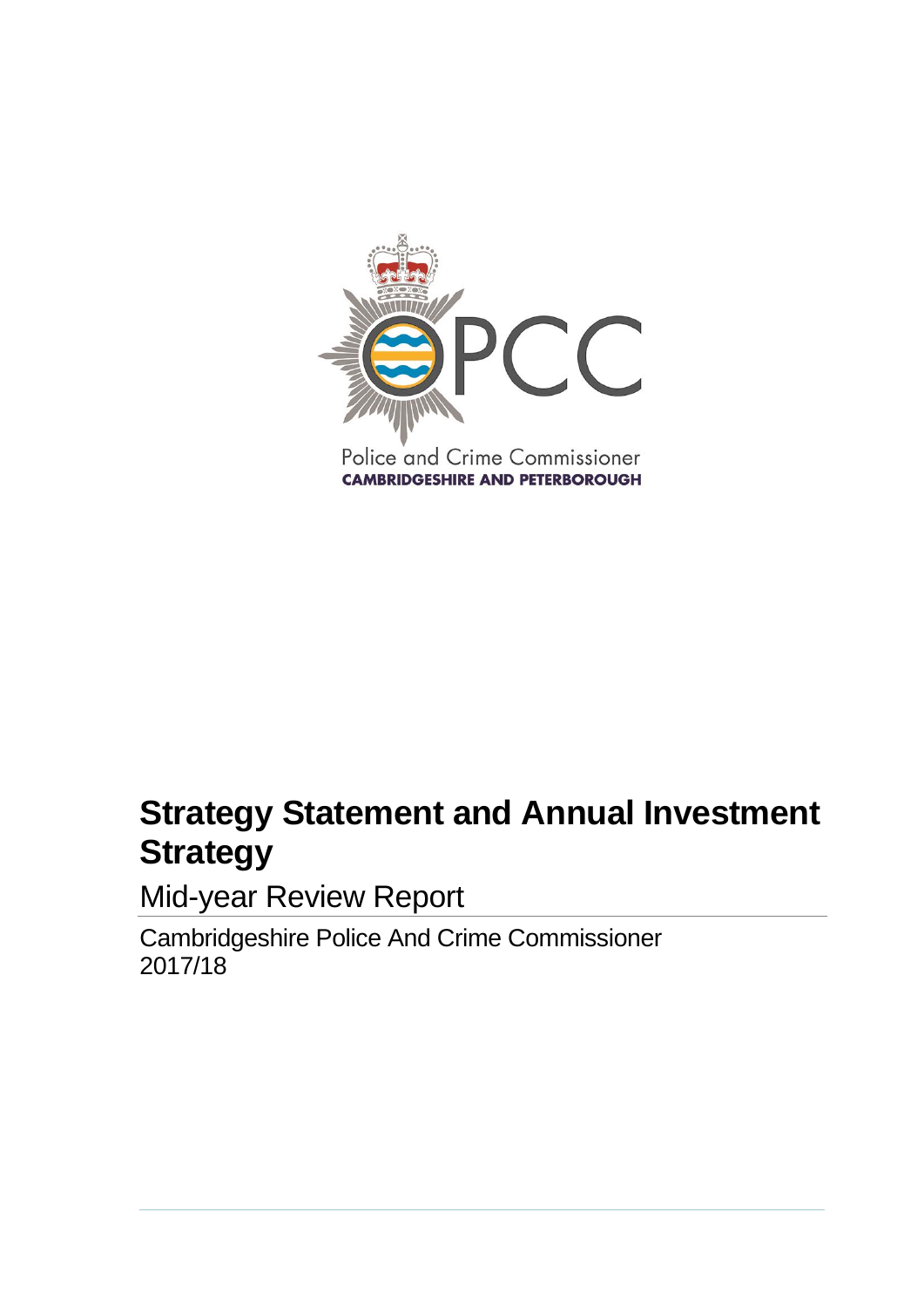## <span id="page-1-0"></span>**Contents**

| <b>Contents</b> |                                                                                               | $\overline{2}$ |
|-----------------|-----------------------------------------------------------------------------------------------|----------------|
| 1               | <b>Background</b>                                                                             | 3              |
| $\overline{2}$  | <b>Introduction</b>                                                                           | 3              |
| 3               | <b>Treasury Management Strategy Statement and</b><br><b>Annual Investment Strategy update</b> | 4              |
| 4               | The Commissioner's Capital Position (Prudential Indicators)                                   | 6              |
| 5               | <b>Investment Portfolio</b>                                                                   | 8              |
| 6               | <b>Borrowing</b>                                                                              | 9              |
| 7               | <b>Debt Rescheduling</b>                                                                      | 9              |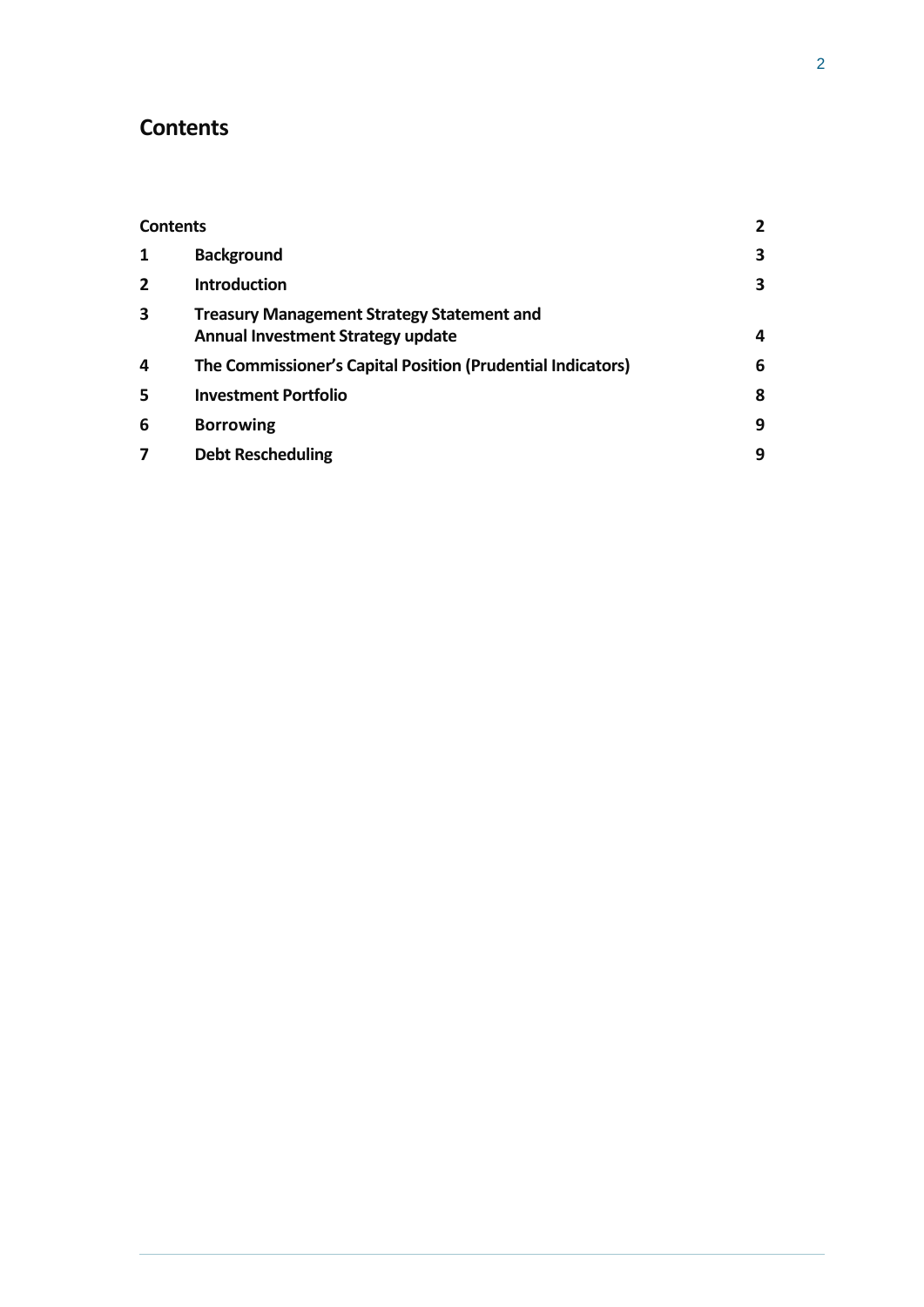### <span id="page-2-0"></span>1 Background

The Police and Crime Commissioner (the Commissioner) operates a balanced budget, which broadly means cash raised during the year will meet its cash expenditure. Part of the treasury management operations ensure this cash flow is adequately planned, with surplus monies being invested in low risk counterparties, providing adequate liquidity initially before considering optimising investment return.

The second main function of the treasury management service is the funding of the Commissioner's capital plans. These capital plans provide a guide to the borrowing need of the Commissioner, essentially the longer term cash flow planning to ensure the Commissioner can meet the capital spending operations. This management of longer term cash may involve arranging long or short term loans, or using longer term cash flow surpluses, and on occasion any debt previously drawn may be restructured to meet the Commissioner's risk or cost objectives.

Accordingly, treasury management is defined as:

"The management of the local authority's investments and cash flows, its banking, money market and capital market transactions; the effective control of the risks associated with those activities; and the pursuit of optimum performance consistent with those risks."

### <span id="page-2-1"></span>2 Introduction

The Chartered Institute of Public Finance and Accountancy's (CIPFA) Code of Practice on Treasury Management (revised 2011) was adopted on 2<sup>nd</sup> February 2006.

The primary requirements of the Code are as follows:

- 1. Creation and maintenance of a Treasury Management Policy Statement which sets out the policies and objectives of the Commissioner's treasury management activities.
- 2. Creation and maintenance of Treasury Management Practices which set out the manner in which the Commissioner will seek to achieve those policies and objectives.
- 3. Receipt by the Commissioner of an annual Treasury Management Strategy Statement including the Annual Investment Strategy and Minimum Revenue Provision Policy - for the year ahead, a Mid-year Review Report and an Annual Report (stewardship report) covering activities during the previous year.
- 4. Delegation by the Commissioner of responsibilities for implementing and monitoring treasury management policies and practices and for the execution and administration of treasury management decisions.
- 5. Delegation by the Commissioner of the role of scrutiny of treasury management strategy and policies to a specific named body. For this Commissioner the delegated body is the Finance Sub Group with reports subsequently being presented to the Joint Audit Committee.

This mid-year report has been prepared in compliance with CIPFA's Code of Practice on Treasury Management, and covers the following:

- An economic update for the first part of the 2017/18 financial year;
- A review of the Treasury Management Strategy Statement and Annual Investment Strategy;
- The Commissioner's capital expenditure (prudential indicators);
- A review of the Commissioner's investment portfolio for 2017/18;
- A review of the Commissioner's borrowing strategy for 2017/18;
- A review of any debt rescheduling undertaken during 2017/18;
- A review of compliance with Treasury and Prudential Limits for 2017/18.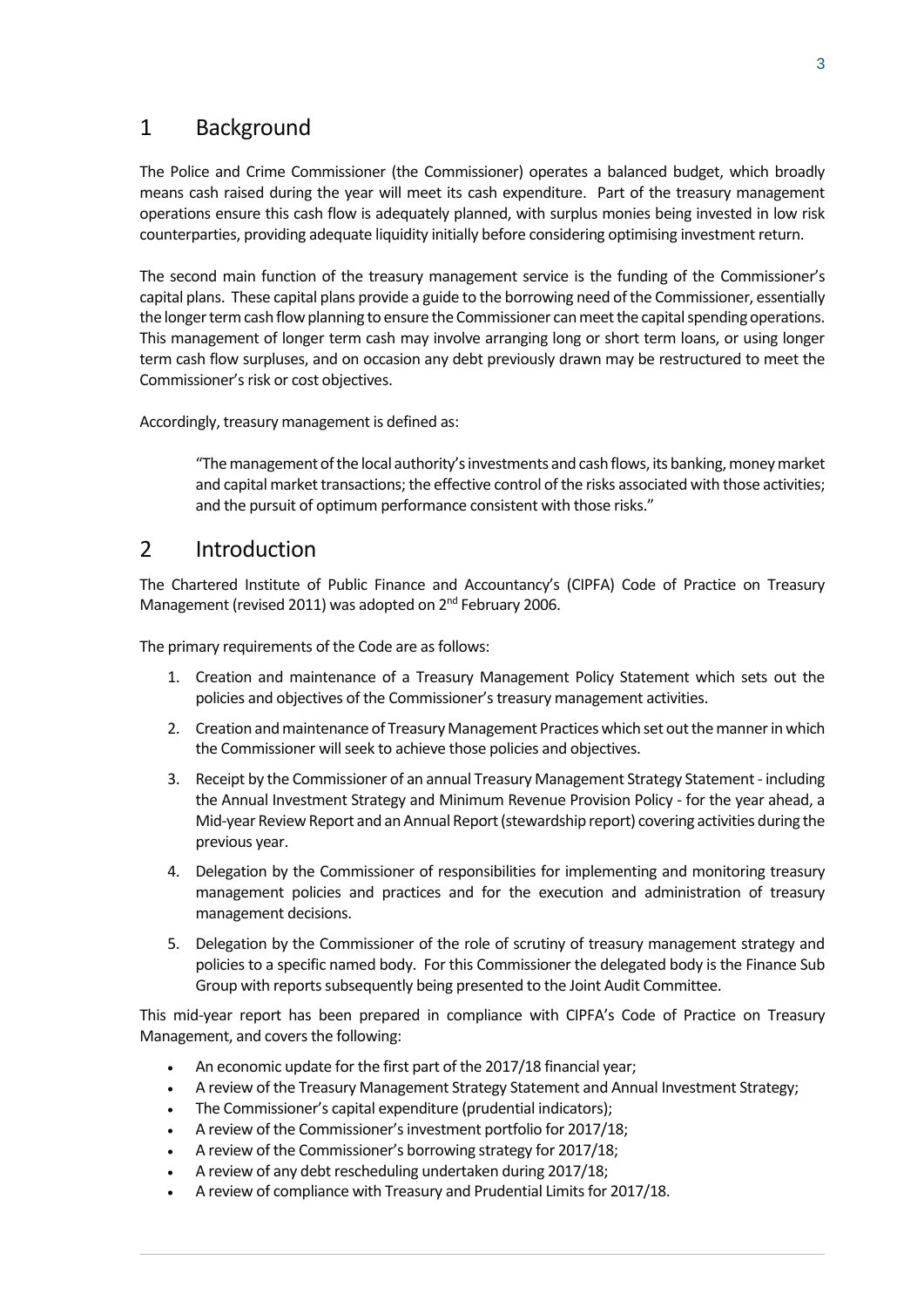#### Recommendations

The Finance Sub Group is asked to recommend that the Commissioner notesthe report and the treasury activity.

### <span id="page-3-0"></span>3 Economics and interest rates

There are no policy changes to the Treasury Management Strategy Statement (TMSS) for 2017/18; the details in this report

#### 3.1 Economics update

**UK**. After the UK economy surprised on the upside with strong growth in 2016, growth in 2017 has been disappointingly weak; quarter 1 came in at only +0.3% (+1.7% y/y) and quarter 2 was +0.3% (+1.5%  $y/y$ ) which meant that growth in the first half of 2017 was the slowest for the first half of any year since 2012. . The main reason for this has been the sharp increase in inflation, caused by the devaluation of sterling after the referendum, feeding increases in the cost of imports into the economy. This has caused, in turn, a reduction in consumer disposable income and spending power and so the services sector of the economy, accounting for around 75% of GDP, has seen weak growth as consumers cut back on their expenditure. However, more recently there have been encouraging statistics from the manufacturing sector which is seeing strong growth, particularly as a result of increased demand for exports. It has helped that growth in the EU, our main trading partner, has improved significantly over the last year. However, this sector only accounts for around 11% of GDP so expansion in this sector will have a much more muted effect on the average total GDP growth figure for the UK economy as a whole.

The Monetary Policy Committee (MPC) meeting of 14 September 2017 surprised markets and forecasters by suddenly switching to a much more aggressive tone in terms of its words around warning that Bank Rate will need to rise. The Bank of England Inflation Reports during 2017 have clearly flagged up that they expected CPI inflation to peak at just under 3% in 2017, before falling back to near to its target rate of 2% in two years time. Inflation actually came in at 2.9% in August, (this data was released on 12 September), and so the Bank revised its forecast for the peak to over 3% at the 14 September meeting MPC. This marginal revision can hardly justify why the MPC became so aggressive with its wording; rather, the focus was on an emerging view that with unemployment falling to only 4.3%, the lowest level since 1975, and improvements in productivity being so weak, that the amount of spare capacity in the economy was significantly diminishing towards a point at which they now needed to take action. In addition, the MPC took a more tolerant view of low wage inflation as this now looks like a common factor in nearly all western economies as a result of increasing globalisation. This effectively means that the UK labour faces competition from overseas labour e.g. in outsourcing work to third world countries, and this therefore depresses the negotiating power of UK labour. However, the Bank was also concerned that the withdrawal of the UK from the EU would effectively lead to a decrease in such globalisation pressures in the UK, and so would be inflationary over the next few years.

It therefore looks very likely that the MPC will increase Bank Rate to 0.5% in November or, if not, in February 2018. The big question after that will be whether this will be a one off increase or the start of a slow, but regular, increase in Bank Rate. As at the start of October, short sterling rates are indicating that financial markets do not expect a second increase until May 2018 with a third increase in November 2019. However, some forecasters are flagging up that they expect growth to improve significantly in 2017 and into 2018, as the fall in inflation will bring to an end the negative impact on consumer spending power while a strong export performance will compensate for weak services sector growth. If this scenario were to materialise, then the MPC would have added reason to embark on a series of slow but gradual increases in Bank Rate during 2018. While there is so much uncertainty around the Brexit negotiations, consumer confidence, and business confidence to spend on investing, it is far too early to be confident about how the next two years will pan out.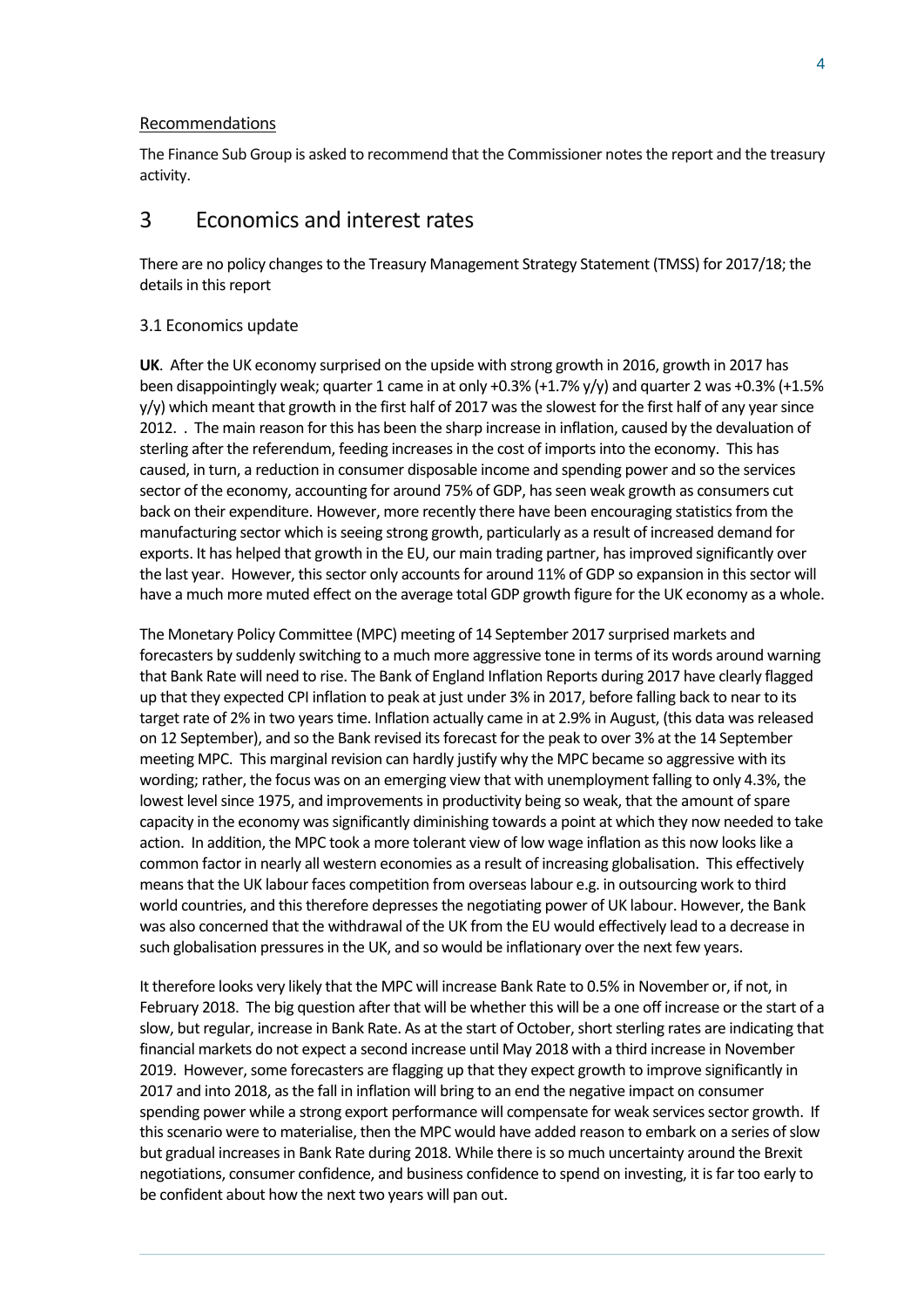**EU**. Economic growth in the EU, (the UK's biggest trading partner), has been lack lustre for several years after the financial crisis despite the ECB eventually cutting its main rate to -0.4% and embarking on a massive programme of QE. However, growth picked up in 2016 and now looks to have gathered ongoing substantial strength and momentum thanks to this stimulus. GDP growth was 0.5% in quarter 1  $(2.0\%$  y/y) and 0.6% in quarter  $(2.3\%$  y/y). However, despite providing massive monetary stimulus, the European Central Bank is still struggling to get inflation up to its 2% target and in August inflation was 1.5%. It is therefore unlikely to start on an upswing in rates until possibly 2019.

**USA**. Growth in the American economy has been volatile in 2015 and 2016. 2017 is following that path again with quarter 1 coming in at only 1.2% but quarter 2 rebounding to 3.1%, resulting in an overall annualised figure of 2.1% for the first half year. Unemployment in the US has also fallen to the lowest level for many years, reaching 4.4%, while wage inflation pressures, and inflationary pressures in general, have been building. The Fed has started on a gradual upswing in rates with three increases since December 2016; and there could be one more rate rise in 2017 which would then lift the central rate to 1.25 – 1.50%. There could then be another four more increases in 2018. At its June meeting, the Fed strongly hinted that it would soon begin to unwind its \$4.5 trillion balance sheet holdings of bonds and mortgage backed securities by reducing its reinvestment of maturing holdings.

Chinese economic growth has been weakening over successive years, despite repeated rounds of central bank stimulus; medium term risks are increasing. Major progress still needs to be made to eliminate excess industrial capacity and the stock of unsold property, and to address the level of nonperforming loans in the banking and credit systems.

Japan is struggling to stimulate consistent significant growth and to get inflation up to its target of 2%, despite huge monetary and fiscal stimulus. It is also making little progress on fundamental reform of the economy.

### 3.2 Interest rate forecasts

|                                   |       |                         |             |       |       |                   |             |             | Dec-17 Mar-18 Jun-18 Sep-18 Dec-18 Mar-19 Jun-19 Sep-19 Dec-19 Mar-20 |       |
|-----------------------------------|-------|-------------------------|-------------|-------|-------|-------------------|-------------|-------------|-----------------------------------------------------------------------|-------|
| <b>Bank</b> rate                  | 0.25% | 0.25%                   | 0.25%       | 0.25% | 0.25% | 0.25%             | 0.50% 0.50% |             | 0.75%                                                                 | 0.75% |
| 5yr PWLB rate                     | 1.50% | 1.60%                   | 1.70%       | 1.70% | 1.80% | 1.80%             | 1.90% 1.90% |             | 2.00%                                                                 | 2.00% |
| 10yr PWLB rate                    |       | 2.20% 2.30% 2.30% 2.40% |             |       | 2.40% | 2.50% 2.50% 2.60% |             |             | 2.60%                                                                 | 2.70% |
| 25yr PWLB rate 2.90% 2.90% 3.00%  |       |                         |             | 3.00% | 3.10% | $3.10\%$          |             | 3.20% 3.20% | 3.30%                                                                 | 3.30% |
| <b>50yr PWLB rate</b> 2.70% 2.70% |       |                         | 2.80% 2.80% |       | 2.90% | $2.90\%$          |             | 3.00% 3.00% | 3.10%                                                                 | 3.10% |

The Commissioner's treasury advisor, Capita Asset Services, has provided the following forecast:

Capita Asset Services undertook its last review of interest rate forecasts on 9 August after the quarterly Bank of England Inflation Report. There was no change in MPC policy at that meeting. However, the MPC meeting of 14 September revealed a sharp change in sentiment whereby a majority of MPC members said they would be voting for an increase in Bank Rate "over the coming months". It is therefore possible that there will be an increase to 0.5% at the November MPC meeting. If that happens, the question will then be as to whether the MPC will stop at just withdrawing the emergency Bank Rate cut of 0.25% in August 2016, after the result of the EU withdrawal referendum, or whether they will embark on a series of further increases in Bank Rate during 2018.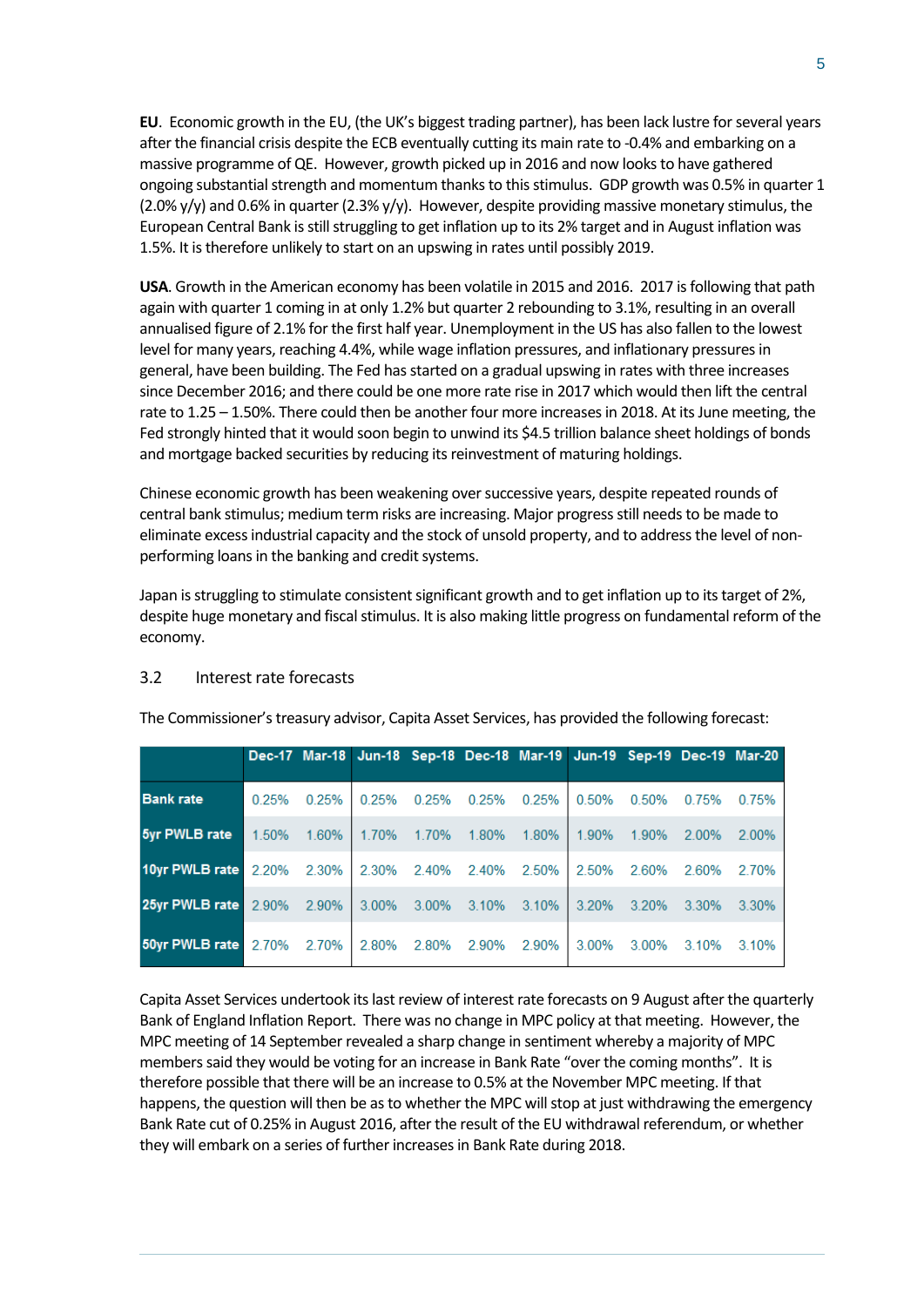The overall balance of risks to economic recovery in the UK is currently to the downside but huge variables over the coming few years include just what final form Brexit will take, when finally agreed with the EU, and when.

Downside risks to current forecasts for UK gilt yields and PWLB rates currently include:

- UK economic growth and increases in inflation are weaker than we currently anticipate.
- Weak growth or recession in the UK's main trading partners the EU and US.
- Geopolitical risks in Europe, the Middle East and Asia, which could lead to increasing safe haven flows.
- A resurgence of the Eurozone sovereign debt crisis.
- Weak capitalisation of some European banks.
- Monetary policy action failing to stimulate sustainable growth and to get inflation up consistently to around monetary policy target levels.

The potential for upside risks to current forecasts for UK gilt yields and PWLB rates, especially for longer term PWLB rates include: -

- The pace and timing of increases in the Fed. Funds Rate causing a fundamental reassessment by investors of the relative risks of holding bonds as opposed to equities and leading to a major flight from bonds to equities.
- UK inflation returning to significantly higher levels causing an increase in the inflation premium inherent to gilt yields.

# 4 Treasury Management Strategy Statement and Annual Investment Strategy update

There are no policy changes to the Treasury Management Strategy Statement (TMSS) for 2017/18; the details in this report update the position in the light of the updated economic position and budgetary changes already approved.

| <b>Prudential Indicator</b>   | 2017/18<br>Original £m | 2017/18<br><b>Revised £m</b> |
|-------------------------------|------------------------|------------------------------|
| Authorised Limit              | 13.9                   | 13.9                         |
| <b>Operational Boundary</b>   | 10.9                   | 10.9                         |
| Capital Financing Requirement | 25.5                   | 25.5                         |

# <span id="page-5-0"></span>5 The Commissioner's Capital Position (Prudential Indicators)

This part of the report is structured to update:

- The Commissioner's capital expenditure plans;
- How these plans are being financed;
- The impact of the changes in the capital expenditure plans on the prudential indicators and the underlying need to borrow; and
- Compliance with the limits in place for borrowing activity*.*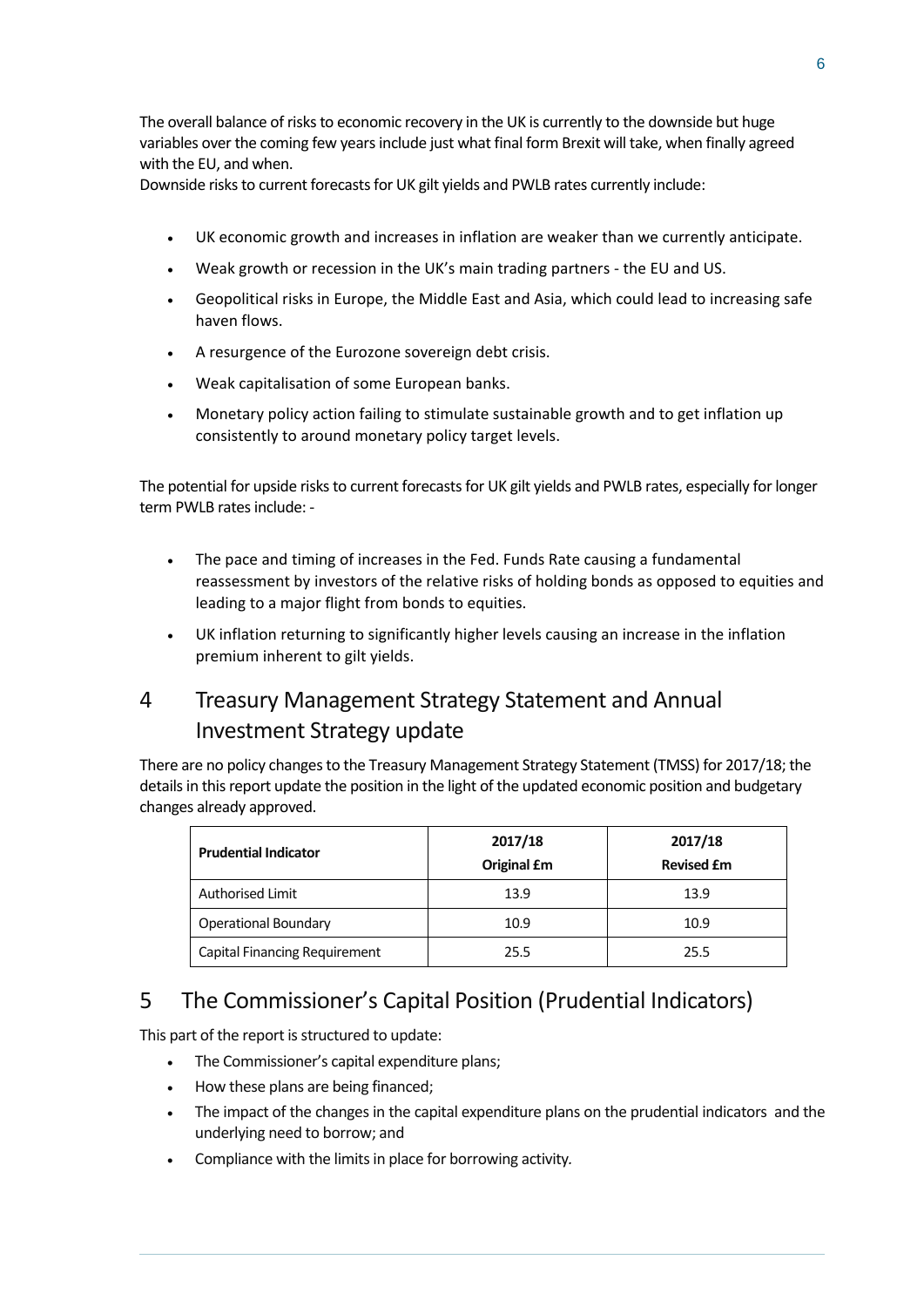#### 5.1 Prudential Indicator for Capital Expenditure

This table shows the revised estimates for capital expenditure and the changes since the capital programme was agreed at the Budget.

| <b>Capital Expenditure</b> | 2017/18 Original   | <b>2017/18 Current</b> | <b>2017/18 Revised</b> |
|----------------------------|--------------------|------------------------|------------------------|
|                            | <b>Estimate £m</b> | <b>Position £m</b>     | Estimate £m            |
| Total capital expenditure  | 8.1                | 3.8                    | 11.2                   |

The estimated increase results from a mixture of in-year additions to the Capital Programme and specifically agreed 2016/17 schemes being carried over for completion in 2017/18. The most significant areas of capital spend for 2017/18 will be land and buildings and fleet replacement costs.

#### 5.2 Changes to the Financing of the Capital Programme

The table below draws together the main strategy elements of the capital expenditure plans (above), highlighting the original supported and unsupported elements of the capital programme, and the expected financing arrangements of this capital expenditure. The borrowing element of the table increases the underlying indebtedness of the Commissioner by way of the Capital Financing Requirement (CFR), although this will be reduced in part by revenue charges for the repayment of debt (the Minimum Revenue Provision). This direct borrowing need may also be supplemented by maturing debt and other treasury requirements.

| <b>Capital Expenditure</b>       | 2017/18 Original<br><b>Estimate £m</b> | 2017/18 Current<br><b>Position £m</b> | 2017/18 Revised<br><b>Estimate £m</b> |
|----------------------------------|----------------------------------------|---------------------------------------|---------------------------------------|
| <b>Total capital expenditure</b> | 8.1                                    | 3.8                                   | 11.2                                  |
| Financed by:                     |                                        |                                       |                                       |
| Capital receipts                 | 0.0                                    | 0.0                                   | 0.0                                   |
| Capital grants                   | 0.7                                    | 0.3                                   | 0.6                                   |
| Capital reserves                 | 0.0                                    | 0.4                                   | 1.6                                   |
| Revenue                          | 3.9                                    | 3.1                                   | 5.5                                   |
| <b>Total financing</b>           | 4.6                                    | 3.8                                   | 7.7                                   |
| <b>Borrowing requirement</b>     | 3.5                                    | 0.0                                   | 3.5                                   |

#### 5.3 Changes to the Prudential Indicators for the Capital Financing Requirement (CFR) and External Debt

The table below shows the CFR, which is the underlying external need to incur borrowing for a capital purpose. It also shows the expected debt position over the period.

We are on target to achieve the original forecast Capital Financing Requirement.

| <b>Capital Financing Requirement and External Debt</b> | 2017/18 Original<br><b>Estimate £m</b> | 2017/18 Current<br><b>Position £m</b> | 2017/18 Revised<br><b>Estimate £m</b> |
|--------------------------------------------------------|----------------------------------------|---------------------------------------|---------------------------------------|
| <b>Total CFR</b>                                       | 25.5                                   | 22.1                                  | 25.5                                  |
| Net movement in CFR                                    | 2.7                                    | (0.8)                                 | 2.7                                   |
|                                                        |                                        |                                       |                                       |
| <b>Borrowing</b>                                       | 12.3                                   | 9.3                                   | 12.3                                  |
| Other long term liabilities*                           | 0.1                                    | 0.1                                   | 0.1                                   |
| Total debt (year end position)                         | 12.36                                  | 9.4                                   | 12.36                                 |

*\* Includes finance leases*

#### 5.4 Limits to Borrowing Activity

The first key control over the treasury activity is a prudential indicator to ensure that over the medium term, net borrowing (borrowings less investments) will only be for a capital purpose\*. This is the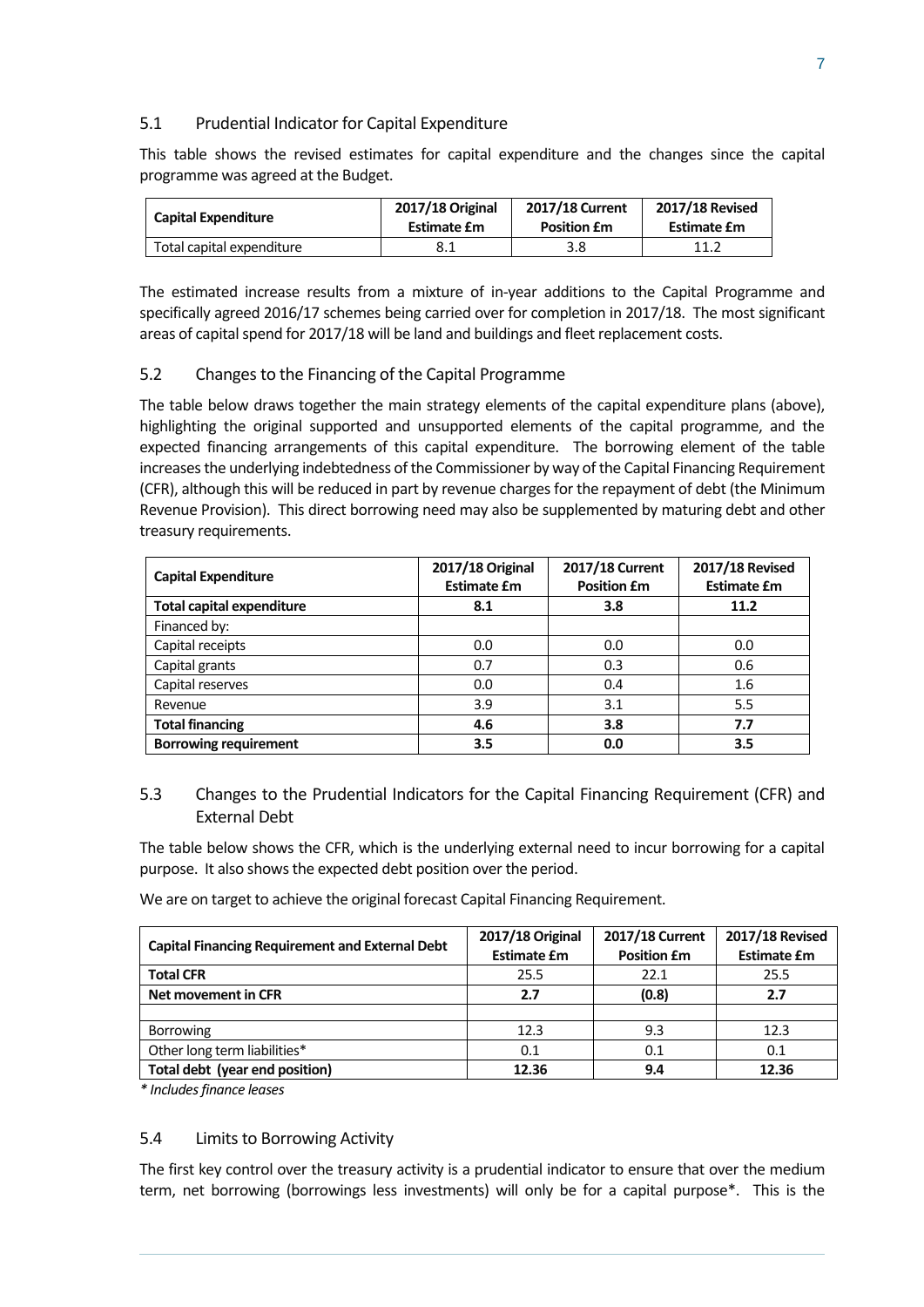Operational Boundary. Gross external borrowing should not, except in the short term, exceed the total of CFR in the preceding year plus the estimates of any additional CFR for 2017/18 and next two financial years. This allows some flexibility for limited early borrowing for future years. The Commissioner has approved a policy for borrowing in advance of need which will be adhered to if this proves prudent.

*\* The management of transferred debt should be excluded from net borrowing.* 

| <b>Operational Boundary for external debt</b> | 2017/18 Original<br><b>Estimate £m</b> | 2017/18 Revised<br><b>Estimate £m</b> |
|-----------------------------------------------|----------------------------------------|---------------------------------------|
| <b>Borrowing</b>                              | 10.9                                   | 10.9                                  |
| Other long term liabilities*                  | 0.1                                    | 0.1                                   |
| <b>Total debt</b>                             | 11.0                                   | 11.0                                  |
| CFR* (year end position)                      | 25.5                                   | 25.5                                  |

*\* Includesfinance leases*

The Chief Finance Officer reports that no difficulties are envisaged for the current or future years in complying with this prudential indicator.

A further prudential indicator controls the overall level of borrowing. This is the Authorised Limit which represents the limit beyond which borrowing is prohibited, and needs to be set and revised by Members. It reflects the level of borrowing which, while not desired, could be afforded in the short term, but is not sustainable in the longer term.It is the expected maximum borrowing need with some headroom for unexpected movements. This is the statutory limit determined under section 3 (1) of the Local Government Act 2003.

| Authorised limit for external debt | 2017/18 Original<br><b>Indicator £m</b> | 2017/18 Revised<br>Indicator £m |
|------------------------------------|-----------------------------------------|---------------------------------|
| <b>Borrowing</b>                   | 13.9                                    | 13.9                            |
| Other long term liabilities*       | 0.1                                     | 0.1                             |
| Total                              | 14.0                                    | 14.0                            |

*\* Includes on balance sheet PFI schemes and finance leases etc.*

### <span id="page-7-0"></span>6 Investment Portfolio

In accordance with the Code, it is the Commissioner's priority to ensure security of capital and liquidity, and to obtain an appropriate level of return which is consistent with the Commissioner's risk appetite. It is a very difficult investment market in terms of earning the level of interest rates commonly seen in previous decades as rates are very low and in line with the current 0.25% Bank Rate. The continuing potential for a re-emergence of a Eurozone sovereign debt crisis together with other risks which could impact on the creditworthiness of banks, prompts a low risk strategy. Given this risk environment and the fact that increases in Bank Rate are likely to be gradual and unlikely to return to the levels seen in previous decades, investment returns are likely to remain low.

The Commissioner held £22.2m of investments as at 30 September 2017 (£16.5m at 31 March 2017) and the investment portfolio yield for the year to date is 0.35% against a benchmark (overnight LIBOR -.25%) of 0.0%, noting overnight LIBOR remained below 25 basis points throughout the first six months of this year.

The Commissioner's budgeted investment return for 2017/18 is £114,000, and performance for the year to date is £19,700 below budget.